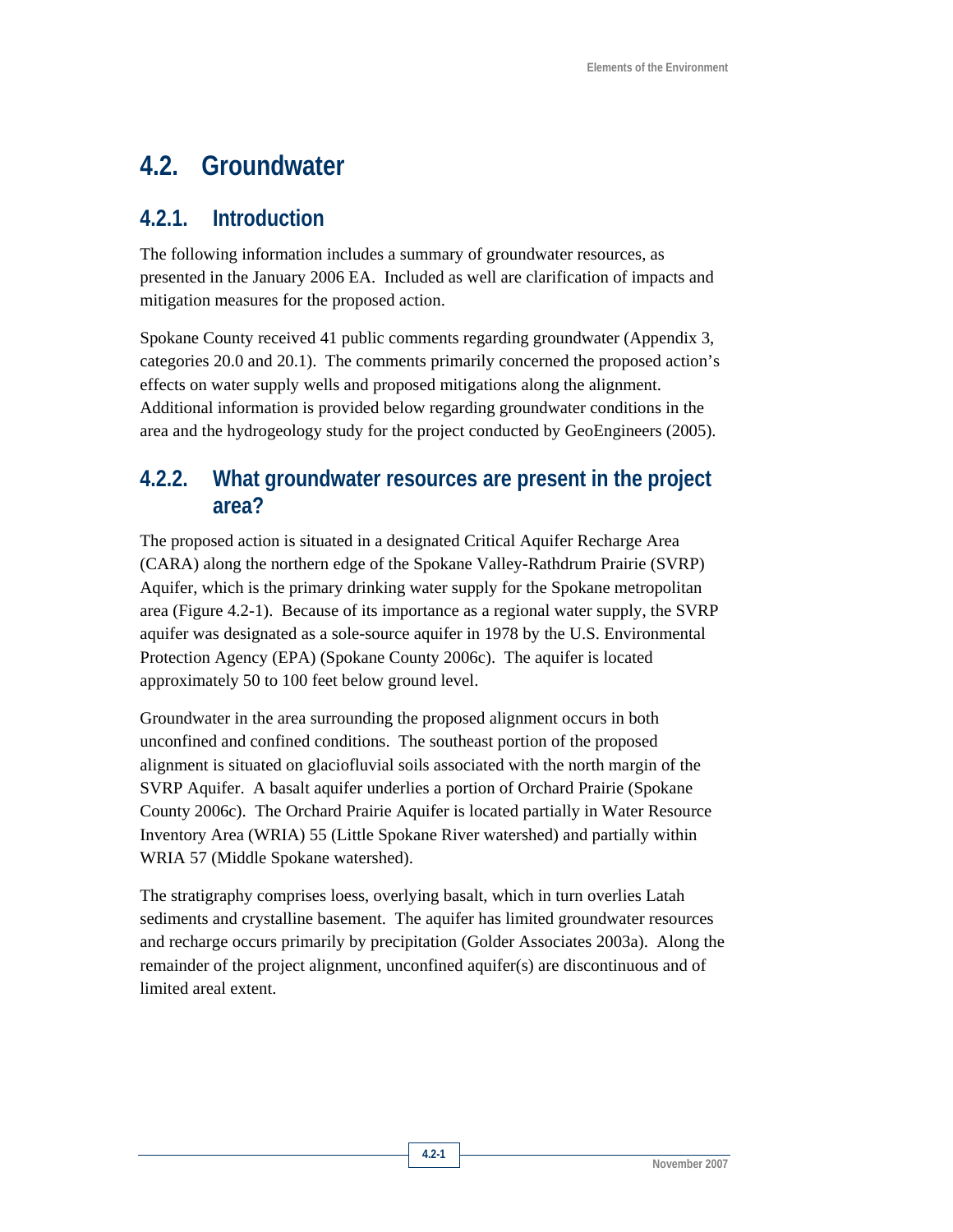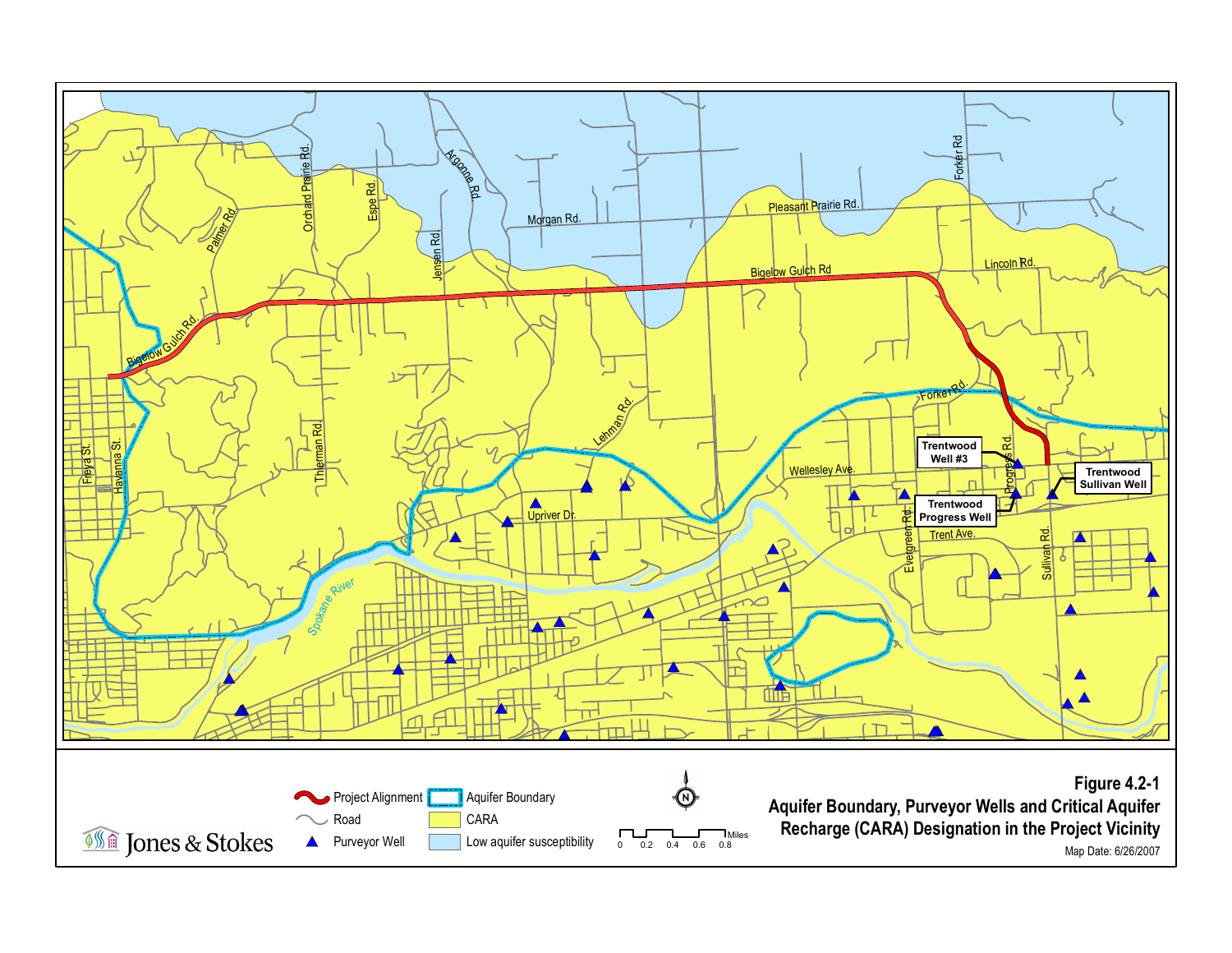# Groundwater Quality

The SVRP Aquifer contains good to excellent quality water; however, water quality trends indicated a gradual increase in contaminants within the aquifer (MacInnis et al 2000). The SVRP Aquifer is highly susceptible to contamination because it is unconfined and the aquifer materials' overlying sediments are very permeable (Spokane County 2006c). Pollutants enter the aquifer from a variety of sources, including runoff from impervious surfaces, contamination from hazardous waste sites and use of hazardous materials. Please see Section 4.15 for additional information regarding hazardous materials.

Spokane County, in cooperation with the Spokane Regional Health Districts and several local purveyors, has conducted detailed water quality monitoring of the SVRP aquifer for over 20 years as part of the Water Quality Management Program (Spokane County 2007a). Contaminants of concern detected in the SVRP aquifer include coliform bacteria, nitrate, and volatile organic compounds (VOCs). A number of programs have been implemented to address water quality issues, including the Spokane Aquifer Water Quality Management Plan (Spokane County 1979), watershed management plans for the middle Spokane River and Little Spokane River (Spokane County 2006c), designation of Aquifer Sensitive Overlay Zone standards as part of the Spokane County Zoning Code, the wellhead protection program managed by the Spokane Regional Health District, and CARA designation as part of the Growth Management Act; Ecology 2005).

Under current conditions, runoff from the existing roadway (approximately 34 acres of existing impervious area on Bigelow Gulch Road and Forker Road) runs off the roadway surface during storm events and soaks directly into the ground or enters stream channels and wetlands and eventually contributes to the SVRP aquifer or Orchard Prairie aquifer.

### Groundwater Wells

Many documented water wells exist within 0.5 mile of the proposed action alignment. Existing groundwater wells include wells owned by Trentwood Irrigation District No. 3, and Pasadena Park Irrigation District No. 17).

Trentwood Irrigation District No. 3 is a Group A purveyor (15 or more connections) and owns and operates three wells located in the vicinity of Wellesley Avenue and Sullivan Road, the closest of which is approximately 1,200 feet from the eastern terminus of the proposed action (Figure 4.2-1). The district boundaries include the portion of project area from east of Perrine Road to the eastern terminus of the project at Wellesley Avenue (Spokane County 2001b). The terminus of the proposed roadway would be within the Wellhead Protection Area defined by the District,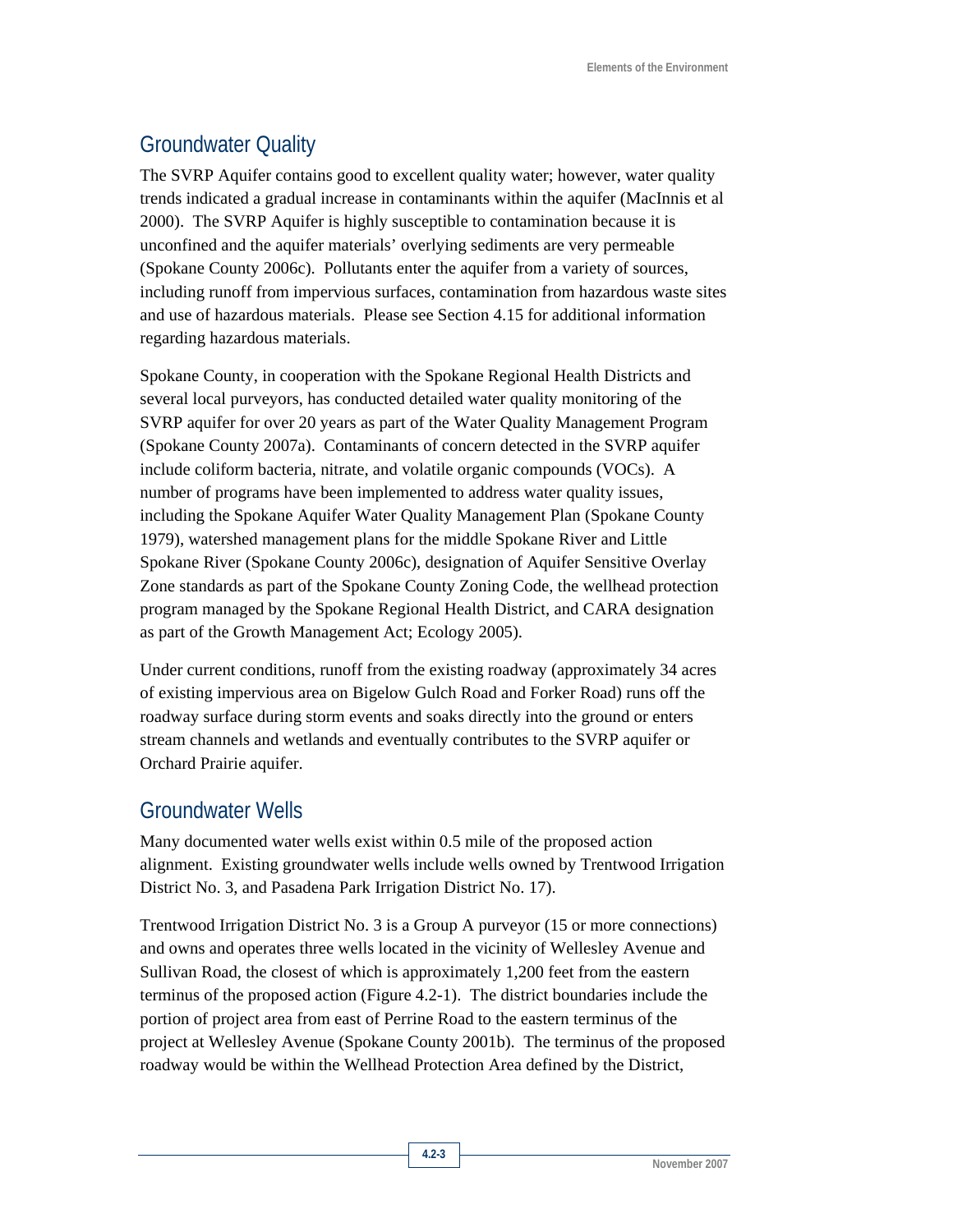which extends due east beyond the intersection of Sullivan Road and Wellesley Avenue (Sinsley pers. comm.).

Pasadena Park Irrigation District No. 17 is also a Group A purveyor, with wells located near Argonne and Upriver Roads, approximately 1.4 miles south of the proposed action. The district boundaries include the portion of the project area from Orchard Prairie Road on the west, to the western boundary of the Trentwood Irrigation District on the east (Spokane County 2001b).

A search of the Ecology database of wells by Township, Range, and Section, showed 324 groundwater supply wells within 10 sections extending from Havana Street on the west to Wellesley Avenue on the east (Ecology 2007a). It is not known how many of these wells currently exist or are operational.

GeoEngineers (2005) conducted a preliminary hydrogeologic review of the proposed Bigelow Gulch/Forker Road alignment. Their study included review of preliminary plans and earthwork, review of surficial geology and a hydrogeologic reconnaissance, review of Ecology well logs, identification of sections of the alignment that could impact water supply wells, and recommendations. The focus of the analysis was on sections of the alignment where cuts greater than 4 feet deep are planned. A total of 12 cuts were identified based on engineering information provided by Spokane County (GeoEngineers 2005).

# **4.2.3. What regulations apply to groundwater?**

Regulations and guidelines pertaining to groundwater quality and quantity apply at the federal, state, county, and municipal level. These regulations and guidelines are considered when reviewing potential effects to groundwater quality and quantity in the study area.

# Federal

Safe Drinking Water Act of 1974. 42 USC Chapter 6A. This act sets the national primary drinking water standards, regulates underground injection of fluids, and designates sole source aquifers. The federal Underground Injection Control (UIC) Program works with state and local governments to oversee underground injection of waste to prevent contamination of drinking water resources.

Federal Water Pollution Control Act (Clean Water Act). The Water Pollution Control Act, better known as the Clean Water Act, 33 USC 1251 et seq., provides comprehensive federal regulation of all sources of water pollution. It prohibits the discharge of pollutants from non-permitted sources. The Clean Water Act authorizes the EPA to administer or delegate water quality regulations covered under the act. In Washington, authority is delegated primarily to U.S. Army Corps of Engineers (Corps) and Ecology.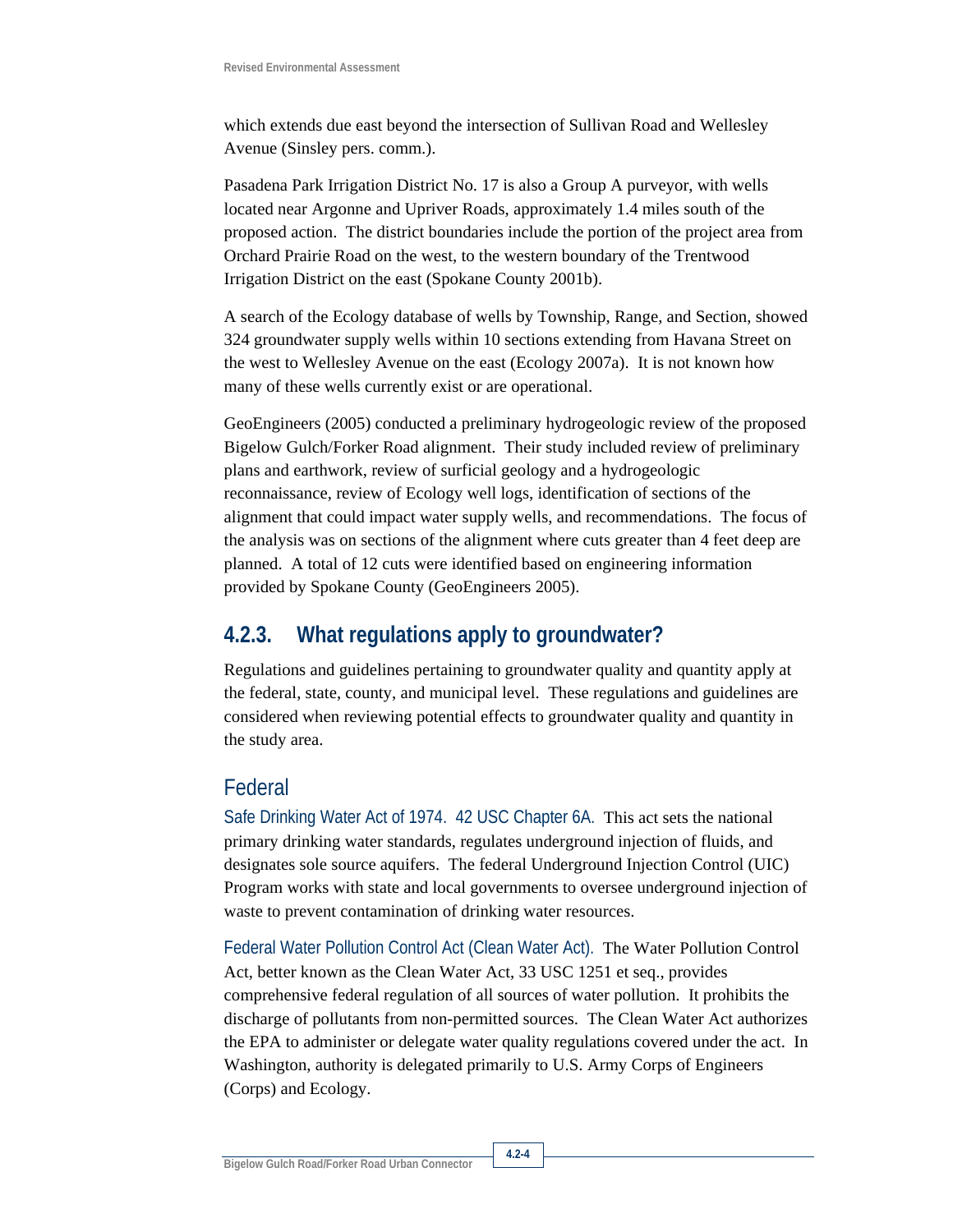### State of Washington

Water Pollution Control Act (Revised Code of Washington [RCW] 90.48). This is the primary water pollution law for Washington State. Under state statute, discharge of pollutants into waters of the state is prohibited unless authorized. Washington Administrative Code (WAC) 173-201A mandates water quality standards for surface waters. All wastes must be provided with "all known, available, and reasonable methods of prevention, control, and treatment" prior to discharge into the state's waters.

Groundwater Quality Standards (WAC 173-200). WAC 173-200 mandates standards to maintain the highest quality of the state's groundwaters and to protect existing and future beneficial uses of the groundwater through the reduction or elimination of contaminant discharge.

State Drinking Water Regulations (WAC 246-290). WAC 246-290 defines basic regulatory requirements to protect the health of consumers using public drinking water supplies through protection of drinking water sources. The Washington Department of Health is the designated state agency for assuring safe and reliable public drinking water supplies, in cooperation with the Spokane Regional Health District and water purveyors. State regulations provide for two types of area-based controls (i.e., protective buffers) for source protection of wells and springs serving as sources of public water supplies. These two controls include Sanitary Control Areas (SCAs) and Wellhead Protection Areas.

Sanitary Control Area (SCA). By definition an SCA is an area established and maintained around a well or spring for the purpose of protecting it from existing and potential sources of contamination. The minimum SCA is a 100-foot radius about the source for wells, and 200 feet for springs, unless "engineering justification" supports a smaller area. The well or spring owner is required to have fee simple ownership of the SCA, and must prohibit or exercise direct control over the construction, storage, disposal, or application of existing or potential sources of contamination.

Wellhead Protection Areas. The Safe Drinking Water Act requires that all federally defined public water systems (Group A systems which, according to WAC 246-290- 020, include public water systems serving 25 or more persons or 15 or more connections) using ground water as their source must implement a wellhead protection program. Local health departments have authority and responsibility for protection of public health and most administer a drinking water program with primary focus on individual and Group B public water supplies (fewer than 15 connections or fewer than 25 persons served).

Underground Injection Control (UIC) (WAC 178-218). The UIC Program, authorized by the Safe Drinking Water Act, is designed to prevent contamination of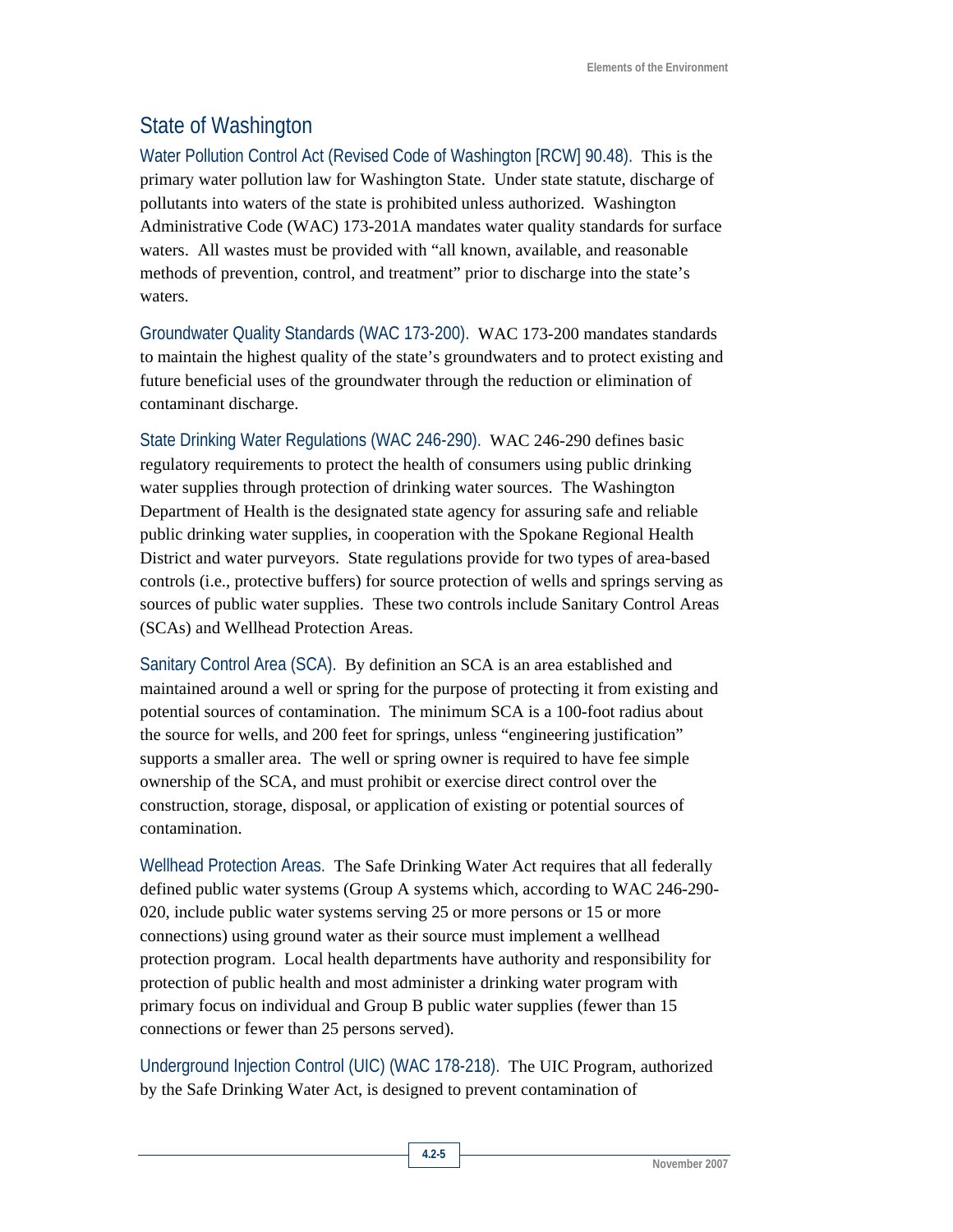underground sources of drinking water from the use of injection wells. A UIC well is a hole that is constructed to put water and other fluids into the ground. Most of these wells are dug to dispose of stormwater or wastewater (e.g., drywells, drainfields, and infiltration trenches). The UIC Program was established in 1984 and is administered under 40 CFR, Part 144. Ecology administers the program under statutory authority of RCW 43-21A445 and RCW 90-48. All new underground control activities must treat the "waste" fluid before injection.

#### *Stormwater Management Manual for Eastern Washington* (Publication 04-10-076).

The stormwater manual for eastern Washington provides guidance in stormwater design and management and provides a commonly accepted set of technical standards and new design information and new approaches to stormwater management. The stormwater management practices will protect water quality in receiving waters (both surface and ground waters). The Manual identifies eight core elements for managing stormwater runoff from new development and redevelopment projects of all sizes, and guidance for preparation and implementation of stormwater site plans. The requirements of the core elements are met by the application of technology-based and water quality-based BMPs. Spokane County will utilize this manual or the *Washington State Department of Transportation Highway Runoff Manual* for stormwater design of the proposed action if the Spokane Regional Stormwater Manual has not been officially adopted by the time of design for this project.

*WSDOT Highway Runoff Manual* (M 31-16). The 2006 *Washington State Department of Transportation Highway Runoff Manual* (2006b) provides a guide for policies, procedures, and methods for developing and documenting the design and maintenance of improvements to WSDOT's transportation system. The manual contains approved BMPs for managing water quantity and quality from WSDOT facilities. Selection criteria are established for the use of acceptable BMPs during construction and long-term maintenance of highways.

### Spokane County

Spokane County Comprehensive Plan. Spokane County has adopted a comprehensive plan that expresses County goals and policies relevant to aquifer recharge areas and groundwater and surface water quality:

- Goal NE.17a. Prevent degradation of groundwater quality in Spokane County and improve water quality of aquifers that do not meet state standards.
- Goal NE.17b. Protect groundwater quality from development impacts.

Relevant policies associated with the above goals include:

- NE.17.8.Require appropriate stormwater runoff and spill control provisions for those who use and/or store critical materials within critical recharge areas.
- NE.17.18.BMPs should be used to treat stormwater runoff.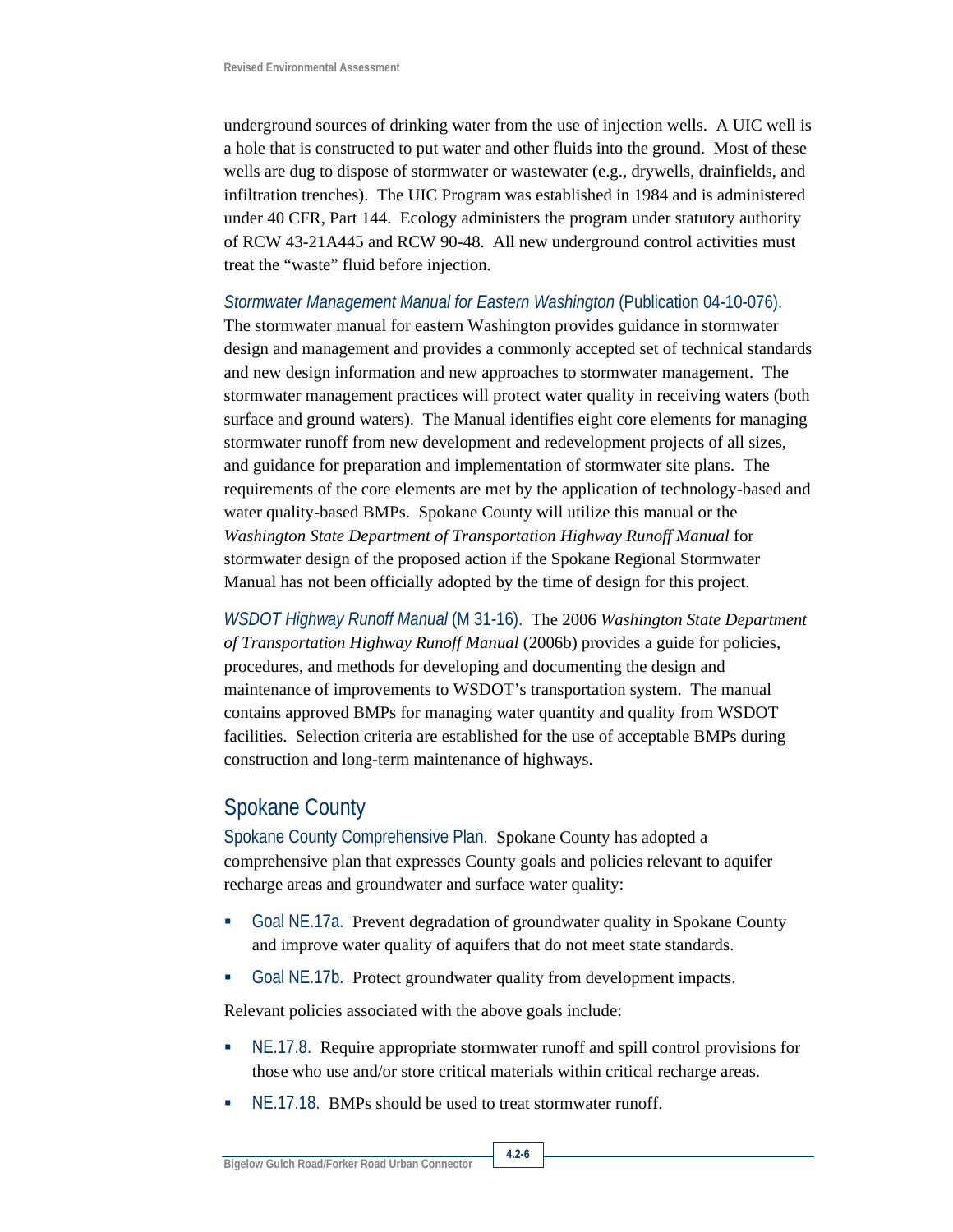NE.22.11. Where increased stormwater runoff potential exists due to a proposed development, runoff management procedures shall be required.

Spokane County CARAs (Section 11.20.075 of the SCC). By Resolution No. 3-0754, Spokane County adopted the CARAs regulations that supersede those that governed the Aquifer Sensitive Area designations (Spokane County et al. 2005). Groundwater recharge areas have critical impacts on aquifers used for potable water as defined by Section 365-190-030(2) WAC. Aquifer recharge areas are rated as having a high, moderate, or low susceptibility for contamination based on a scientific analysis of soils, hydraulic conductivity, annual rainfall, depth to the aquifer, vadose zone, and wellhead protection information. Much of the project area is located in a designated CARA (Figure 4.2-1).

Spokane Regional Stormwater Manual. Spokane County, in association with the Cities of Spokane and Spokane Valley, has published the Spokane Regional Stormwater Manual (Spokane County et al. 2005). While not yet officially adopted, these guidelines define the steps and requirements for stormwater design for roadways and other pollution-generating impervious surfaces in areas designated CARAs and designated Aquifer Sensitive Areas in the Cities of Spokane and Spokane Valley (Spokane County et al. 2005). Where applicable, the manual is intended to meet or exceed the criteria found in the Ecology *Stormwater Management Manual for Eastern Washington* (Washington State Department of Ecology 2004).

# Interagency Agreements

A 1988 Sole Source Aquifer Memorandum of Understanding between the Federal Highway Administration (FHWA), Environmental Protection Agency (EPA) Region 10, and WSDOT is intended to ensure that highway projects are designed and constructed in a manner that will prevent the introduction of contaminants into a sole source aquifer in quantities that may create a significant hazard to public health. The agreement is available at http://wsdot.wa.gov/environment/compliance/agreements. htm.

As a cooperating agency, EPA has directed WSDOT to confer with Spokane County on matters relating to the SVRP aquifer.

# **4.2.4. How were potential effects evaluated?**

The analysis of impacts was a process of reviewing background information and making design modifications to avoid or minimize effects, following the methods and guidelines of the *Washington State Department of Transportation Environmental Procedures Manual* (M31-11) (WSDOT 2006a).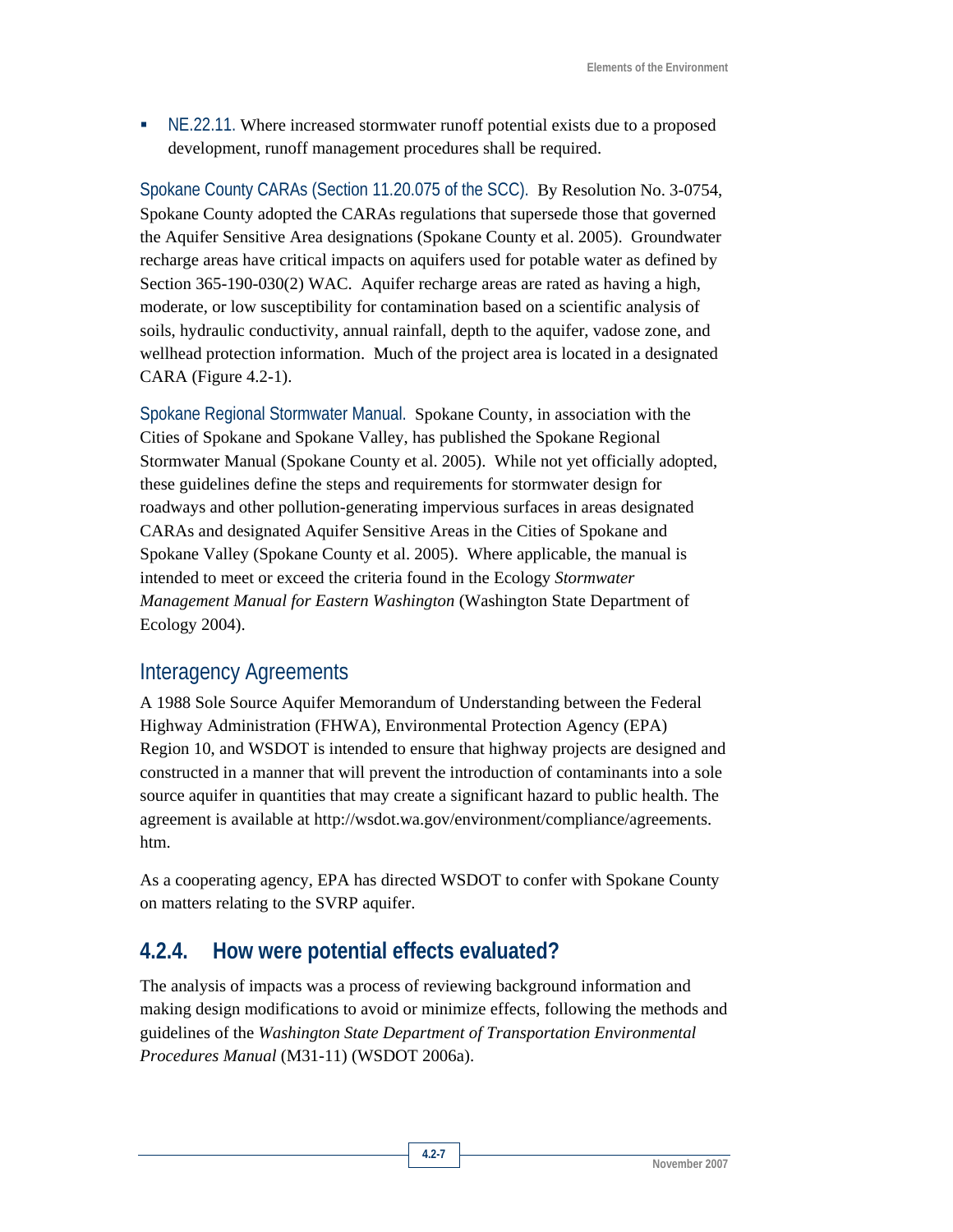Of importance was the consideration of potential impact to water quality and the Sole Source Aquifer (SVRP Aquifer), designated CARA, and to the quality and supply of water of wells located within 1,000 feet of the proposed alignment. GeoEngineers (2005) recommended that wells within 1,000 feet be identified and located in the field. Pre-construction (baseline) testing of quality and quantity would be conducted, followed by post-construction testing to be compared with baseline testing results.

It was assumed that potentially significant impacts could occur as a result of the proposed action altering groundwater conditions protected by law. It was assumed that all aspects of the proposed action would be performed in accordance with all applicable existing laws, regulations, and permit conditions.

# **4.2.5. What impacts would the Urban Connector Alignment have on groundwater?**

### Proposed Action

### **How would construction affect groundwater?**

The proposed action poses several potential short-term impacts on groundwater during construction. As mentioned in the January 2006 EA, grading and construction within the proposed alignment could affect water quality in the aquifer. There is a possibility that fuels, oils, solvents, and other potentially hazardous materials may be introduced to the groundwater, which could result in an incremental increase in contamination of the aquifer. In addition, there would be potential for erosion and sedimentation (particularly in areas of erodible soils) associated with land clearing, cutting and filling, and other soil-disturbing activities. As stated in Chapter 2, *Project Description*, construction activities will begin with the installation of erosion control BMPs based on the requirements of the Spokane Regional Stormwater Manual (if adopted), Ecology's *Stormwater Management Manual for Eastern Washington* (Ecology 2004), or the *Washington State Department of Transportation Highway Runoff Manual* (2006b). In the final construction plans, Spokane County will identify specifications of BMPs for grading and erosion control that are necessary to reduce erosion and sedimentation. These BMPs will be selected to achieve maximum sediment removal and represent the best available technology that is economically achievable.

Excavation for the project would be required, and it is likely that groundwater would be encountered in some form. If groundwater is encountered, temporary construction dewatering may be necessary. Dewatering could alter groundwater flow patterns or mobilize contaminants in surface soils. Construction dewatering details would not be known until the design is complete, but it would likely be accomplished by a combination of measures, including the use of sump pumps where low-volume seepage is encountered. Disposal of dewatering water would depend on the method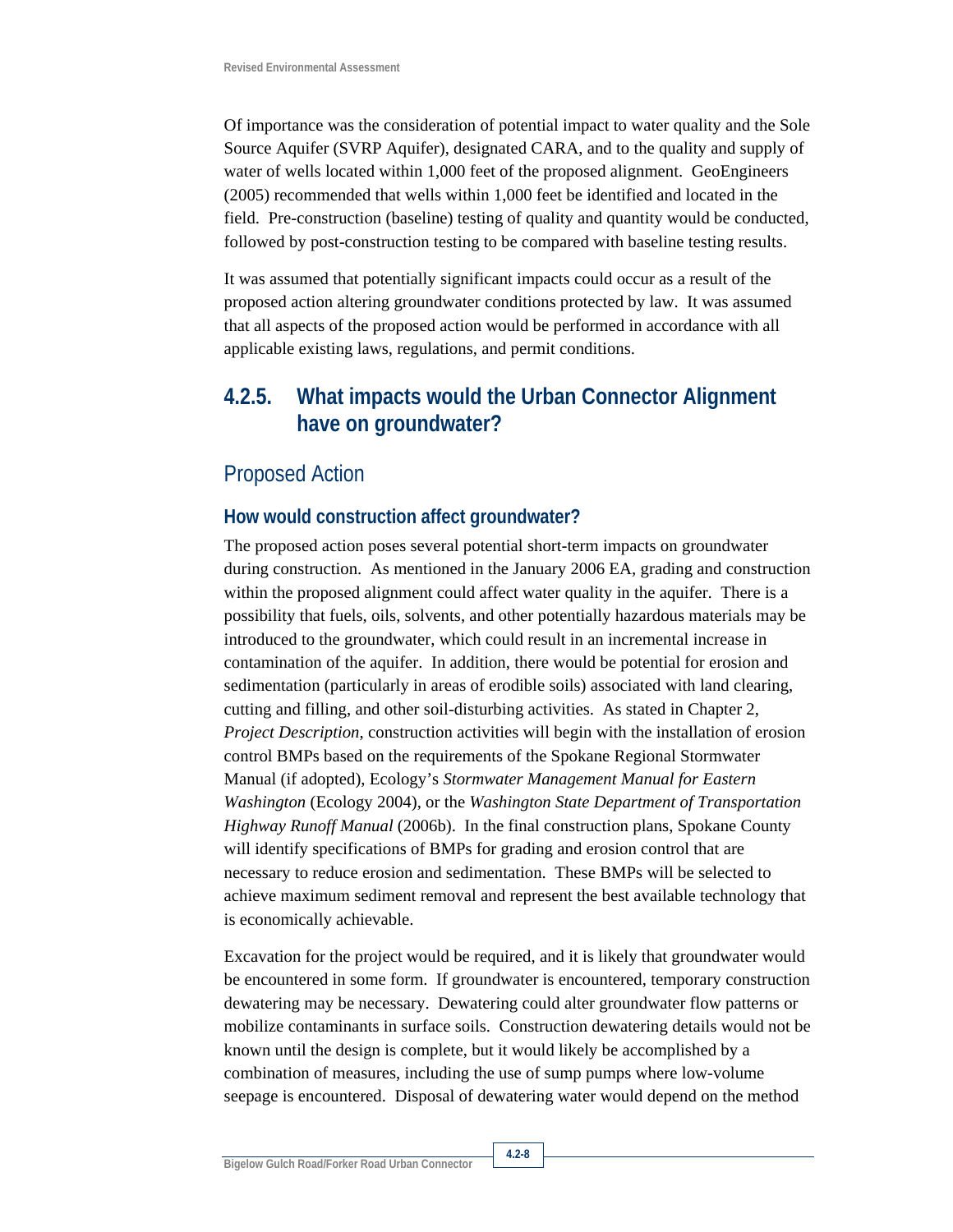selected, volume of water, and proximity to water bodies. Water may be directed to settlement ponds or Baker tanks prior to discharge to creeks.

### *Water Wells*

#### Wellhead Protection and Sanitary Control Areas

One drinking water well owned and operated by the Trentwood Irrigation District No. 3 is located at the corner of Progress Road and Wellesley Avenue, approximately 1,200 feet west of the proposed eastern terminus of the proposed Urban Connector Alignment at Sullivan Road and Wellesley Avenue (Figure 4.2-1). Since construction of the roadway could potentially introduce pollutants onto the soil surface and possibly into the groundwater, it will be important for Spokane County to coordinate with the Trentwood Irrigation District regarding construction activities and prescribed stormwater BMPs within or in close proximity to the District's designated wellhead and sanitary control protection areas.

As part of a hydrogeologic study of the project area, GeoEngineers stated that excavation is the construction activity most likely to impact adjacent domestic water sources (GeoEngineers 2005). Based on the hydrogeologic study conducted by GeoEngineers, the risk for affecting groundwater wells during construction is greatest at three proposed cut areas along the alignment. These areas are shown in Table 4.2-1.

| Area                                                             | Approximate<br>Stationing (feet) <sup>1</sup> | <b>Approximate Maximum</b><br><b>Cut Depth (feet)</b> | <b>Water Well Report</b><br><b>Search Area</b><br>(Township, Range,<br>and Section) <sup>2</sup> |
|------------------------------------------------------------------|-----------------------------------------------|-------------------------------------------------------|--------------------------------------------------------------------------------------------------|
| 6 (located at Jensen<br>Road on Bigelow Gulch<br>Road)           | $149+50$ to $157+00$                          | 8                                                     | S30, T26N, R44E                                                                                  |
| 7 (located west of Old<br>Argonne Road on<br>Bigelow Gulch Road) | $185+50$ to $191+00^3$                        | 14                                                    | E1/2, S30, T26N, R44E<br>W1/2, S29, T26N, R44E                                                   |
| 8 (located east of Old<br>Argonne Road on<br>Bigelow Gulch Road) | 195+00 to 198+50                              |                                                       | W1/2, S29, T26N, R44E                                                                            |

### **Table 4.2-1. Significant Cuts along the Alignment**

1 Approximate stationing and maximum cut depth were estimated from undated preliminary project plans provided by Spokane County, December 16, 2004.

2 Standard Township and Range System abbreviations are used. For example, E1/2, S26, T26N, R43E refers to the east half of Section 26, Township 26 North, Range 43 East.

3 The cut that extends from about Station 185+50 to Station 191+00 was associated with a previous study completed by GeoEngineers, October 12, 2005.

Source: GeoEngineers 2005

Impacts on groundwater quantity and quality are possible, particularly if blasting is required because of the low storativity and high groundwater velocities for the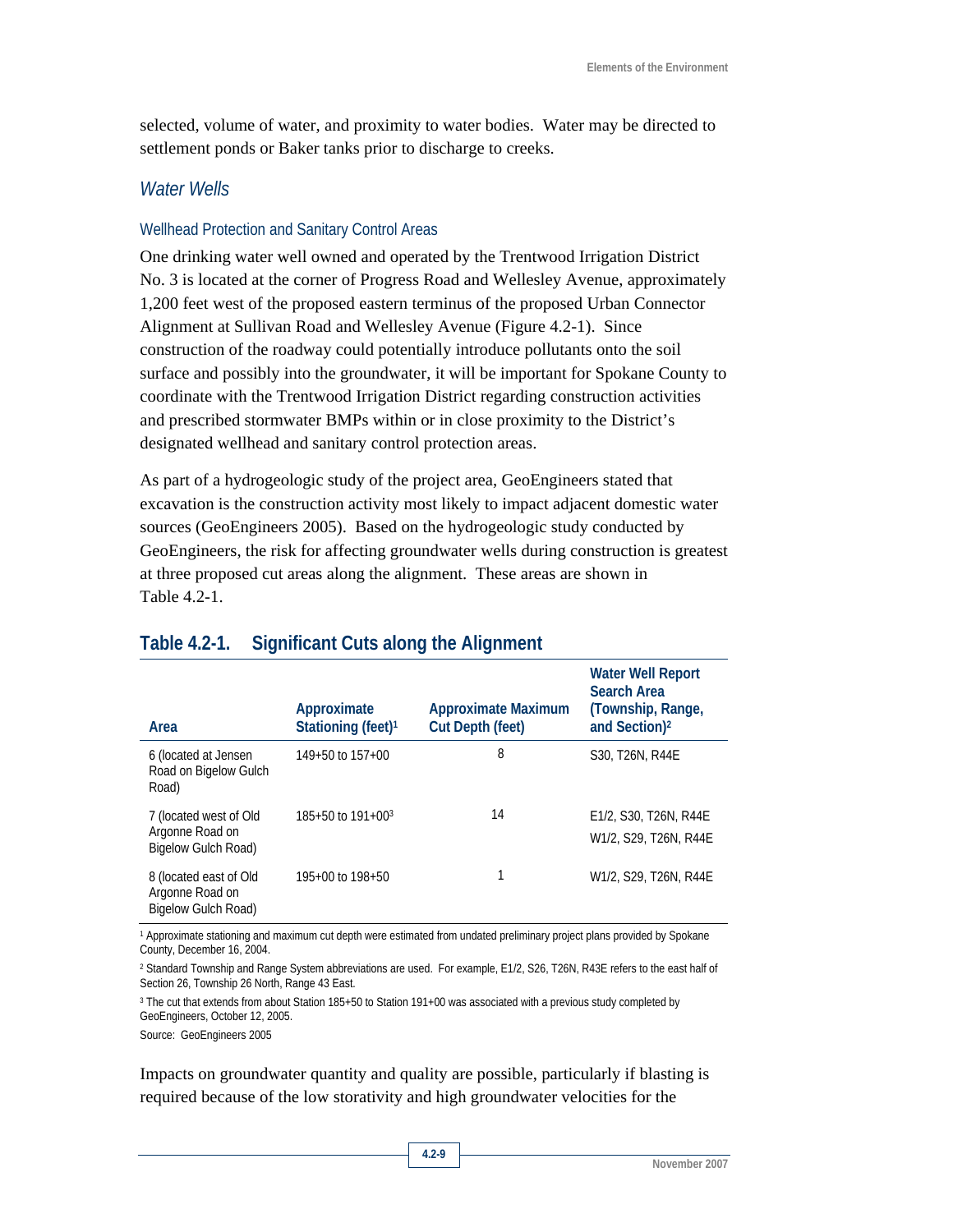shallow basalt aquifer (GeoEngineers 2005). Construction was completed in 2005 in Area 7 as part of the Argonne/Bigelow Road intersection improvement project. According to Spokane County Public Works, blasting is unlikely based on past construction experience along Bigelow Gulch Road. Potential construction areas with rock outcroppings appear to be such that ripping will be the appropriate means of excavation (Hemmings pers. comm.).

#### **How would operation of the project affect groundwater in the area?**

During project operation, pollutant loading generated by road runoff on the 90.7 acres of impervious surface would enter the project's stormwater detention and treatment system. Without proper treatment, pollutants carried in stormwater can move through soil and have the greatest potential for contributing to aquifer contamination. Stormwater may contain hydrocarbons as well as soluble pollutants (e.g., nitrate, sodium, chloride, soluble heavy metals, and organic compounds) that would require treatment as required by the Spokane County Guidelines for Stormwater Management. The 1998 stormwater manual is presently in effect; however, the draft 2005 manual is currently under review, and will most likely be adopted and in effect by the time this project is approved.

Approximately 33% of the impervious surface area would be within the Little Spokane watershed, with the remaining 67% within the Middle Spokane River watershed and associated with the SVRP.

The proposed action would increase the amount of impervious surface within the project limits by approximately 164%. With projected Average Daily Traffic (ADT) of 19,000 vehicles per day in the design year 2025, the proposed Urban Connector Alignment is classified as a "moderate-use" project based on guidelines set forth in the draft Spokane Regional Stormwater Manual (Spokane County et al. 2005) and the Ecology *Stormwater Management Manual for Eastern Washington* (2004). Moderate-use sites are expected to generate sufficient concentrations of metals so that additional runoff treatment is required prior to discharge.

Because the project occurs within a CARA, stormwater water quality treatment facilities will be installed to treat the first half-inch of stormwater runoff produced by the project prior to discharge (Spokane County 1998b). This first half-inch of runoff contains approximately 90% of the contaminants from any runoff event. The treatment method chosen must remove approximately 95% of total suspended solids, 50% of dissolved solids, 20 to 50% of nitrates, 80% of total nitrogen, 90% of phosphorus, 80% of metals, 60% of organic chemicals, and 99% of bacteria (Spokane County 1998b).

A number of methods are commonly used to treat stormwater including bioinfiltration swales, biofiltration channels, vegetated filter strips, wet ponds, extended detention evaporation ponds, and standard evaporation ponds. The proposed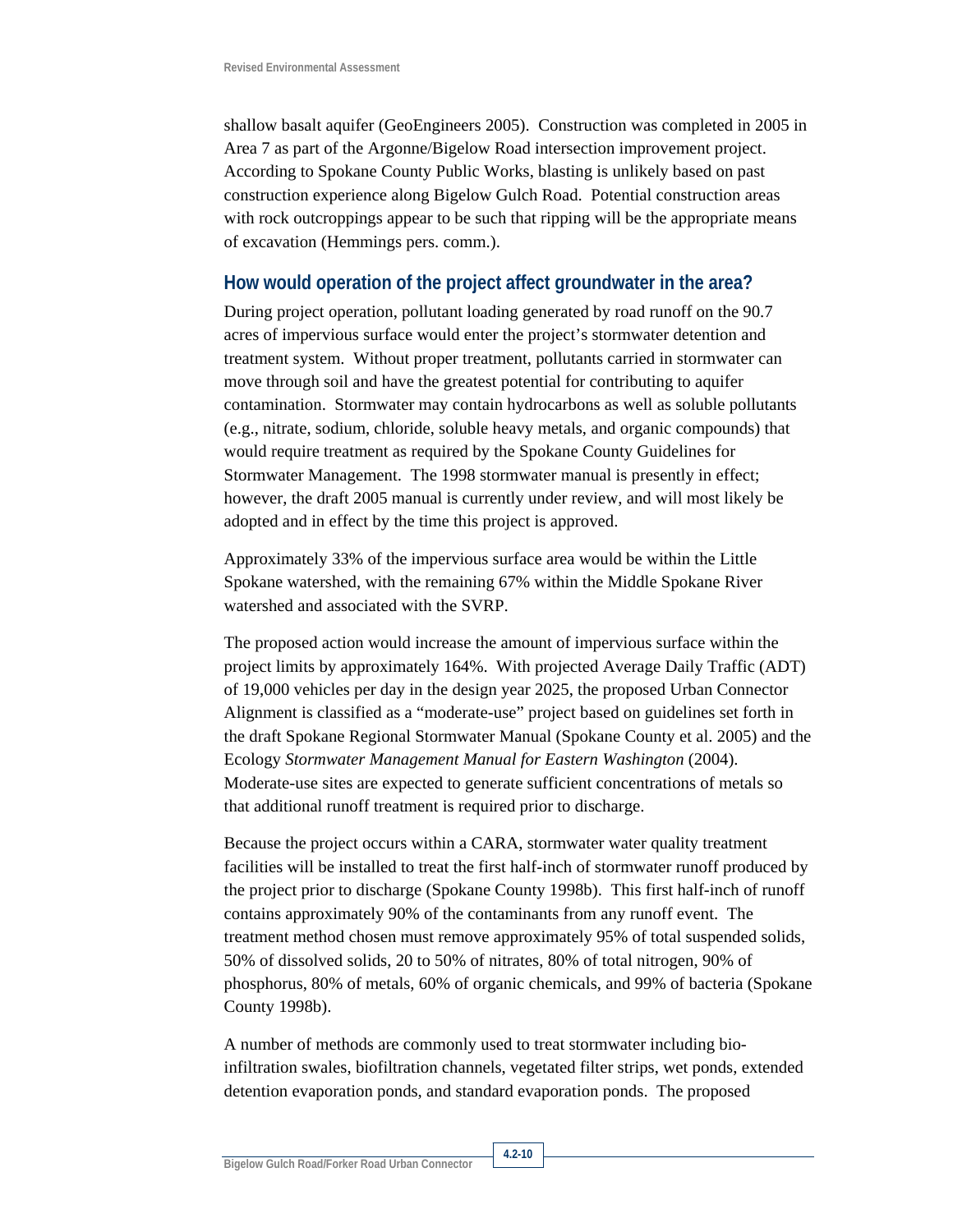stormwater design for the project uses swales and infiltration as the means to collect, treat, and disperse stormwater. Once collected, surface water runoff from the east end of Weile Avenue to Forker Road would be dispersed to infiltration trenches adjacent and parallel to the roadway. In the areas of steeper grades, runoff would be collected from the roadway and directed to detention/treatment ponds prior to discharge to streams. Natural channels (including natural seasonal swales) will not be used as biofiltration facilities per Ecology guidelines (Ecology 2004). Furthermore, critical areas will be preserved or enhanced and will not be used as sediment treatment areas.

The swales and detention ponds would provide pretreatment by removal of solids and some separation of oil and water prior to infiltration or discharge to streams. Infiltration would be designed to infiltrate the 24-hour, 25-year frequency storm runoff from the project's impervious surface areas within 72 hours. The stormwater treatment system design would be consistent with the adopted version of the Spokane Regional Stormwater Manual in effect at the time of project approval.

Under current conditions, most of the stormwater runoff in the vicinity of the project flows off the roads and into roadside ditches, streams, or adjacent lawns where the stormwater either infiltrates into the ground, or in the case of Bigelow Gulch Creek, mixes with stream flow and ultimately discharges into the floodplain west of Palmer Road. With the exception of the Argonne Road/Bigelow Gulch Road intersection project completed in 2005, stormwater receives no detention or treatment prior to entering the streams.

Under the proposed action, all stormwater generated from the roadway, including previously untreated areas and new impervious surface will be treated for quality and quantity. Due to the new alignment some portions of existing roadway would be abandoned and will not receive stormwater treatment but instead would be restored as wildlife habitat.

Potential impacts from discharges of contaminants to groundwater from stormwater will be reduced with implementation of the measures dictated by the Spokane County Guidelines for Stormwater Management (Spokane County et al. 2005) and the approved stormwater BMPs in the WSDOT *Highway Runoff Manual* (M31-16) (WSDOT 2006b). Stormwater treated using appropriate Ecology-approved BMPs will meet or exceed Washington State groundwater quality standards for contaminants commonly found in stormwater and these water quality standards meet or exceed state drinking water standards.

### **What are the indirect effects on groundwater?**

Indirect effects are those caused by the proposed action that occur later or farther removed in distance, but that are still reasonably foreseeable.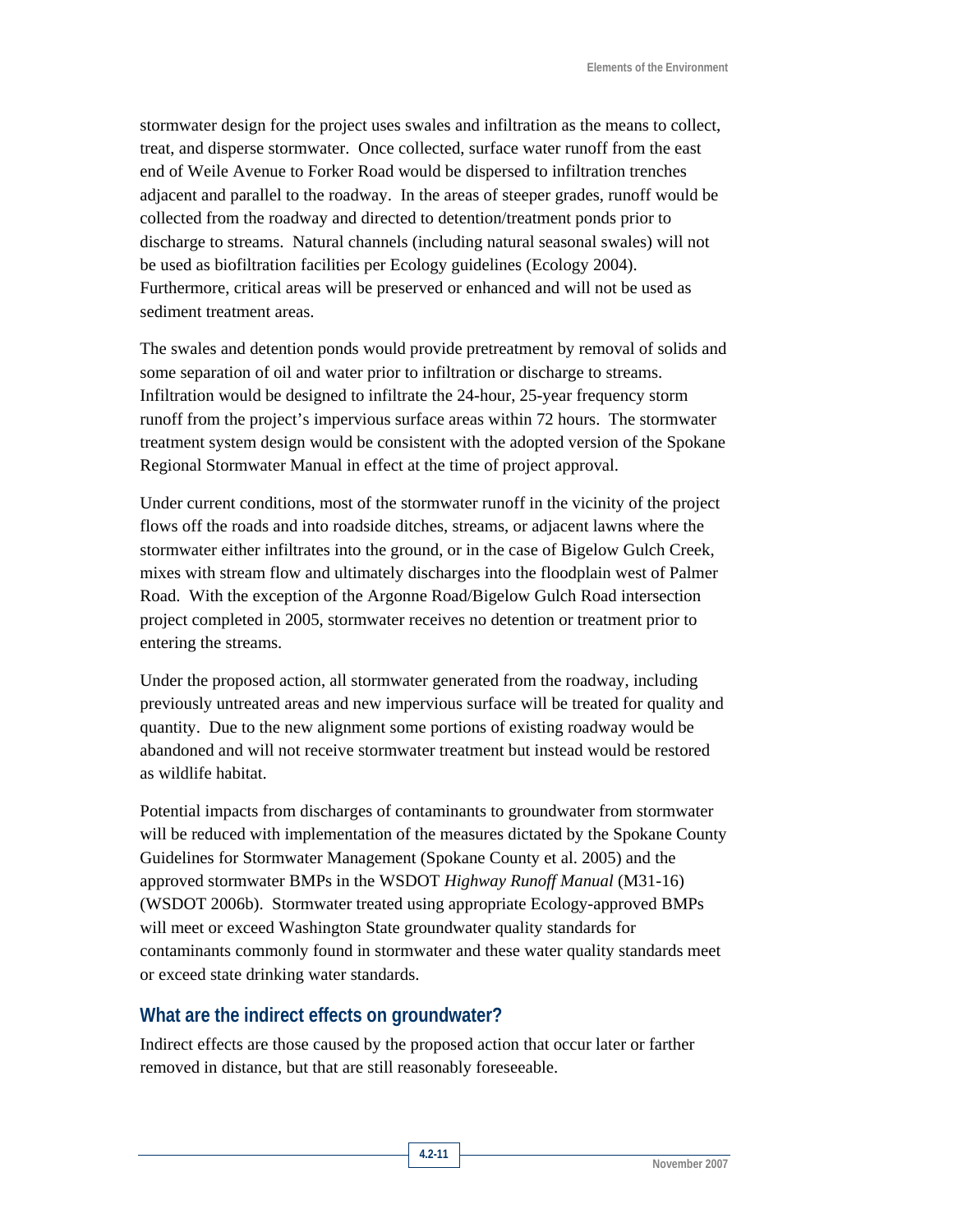The proposed Urban Connector Alignment could lead to the use of groundwater resources or discharge of stormwater and potential pollutants to groundwater. Modifications from development resulting from the proximity of the alignment could also occur.

As required by SCC, all development would be subject to the regulations to protect groundwater, particularly in the CARA, and the use of groundwater as a water supply would be subject to Ecology and Spokane Health District rules and regulations. Assuming that all requirements for such use would be fulfilled, the indirect impacts would not be considered significant.

#### **What measures are proposed to minimize effects to groundwater?**

Groundwater protection BMPs will be Ecology-approved and appropriate for the site, and will include:

#### *Construction*

- Spokane County will enforce the CARA regulations (Section 11.20.075) of the Spokane County Ordinance to prevent fuels, oils, solvents, and other potentially hazardous materials from entering groundwater (see Section 4.15 for other mitigation measures regarding hazardous materials).
- Prior to construction, Spokane County will coordinate with Trentwood Irrigation District No. 3 and will define BMPs for construction and stormwater management and spill/incident response planning associated with the proposed Urban Connector Alignment in the vicinity of the District's water supply wells.
- Spokane County will also prepare a drainage report, a geotechnical site characterization report, and a downstream/down-gradient analysis to complete the final stormwater design. Soil Cation Exchange Capacity (CEC) testing will be completed to substantiate the treatment soil composition. These reports will specify if treatment other than bio-filtration will be needed to protect groundwater resources.
- Spokane County will prepare and implement a spill prevention, control, and countermeasures plan (SPCC) following WSDOT specification 1-07.15(1) for road, bridge, and municipal construction. Spokane County will use the *Critical Materials Handbook* to define BMPs to ensure that any construction-related materials spilled or leaked onsite are contained and cleaned up.
- Spokane County will conduct pump tests prior to construction, where recommended by the geotechnical engineer for the project, to estimate the influence area from dewatering and develop a dewatering plan to monitor groundwater withdrawal, avoid groundwater contamination, and to collect and treat groundwater prior to discharge.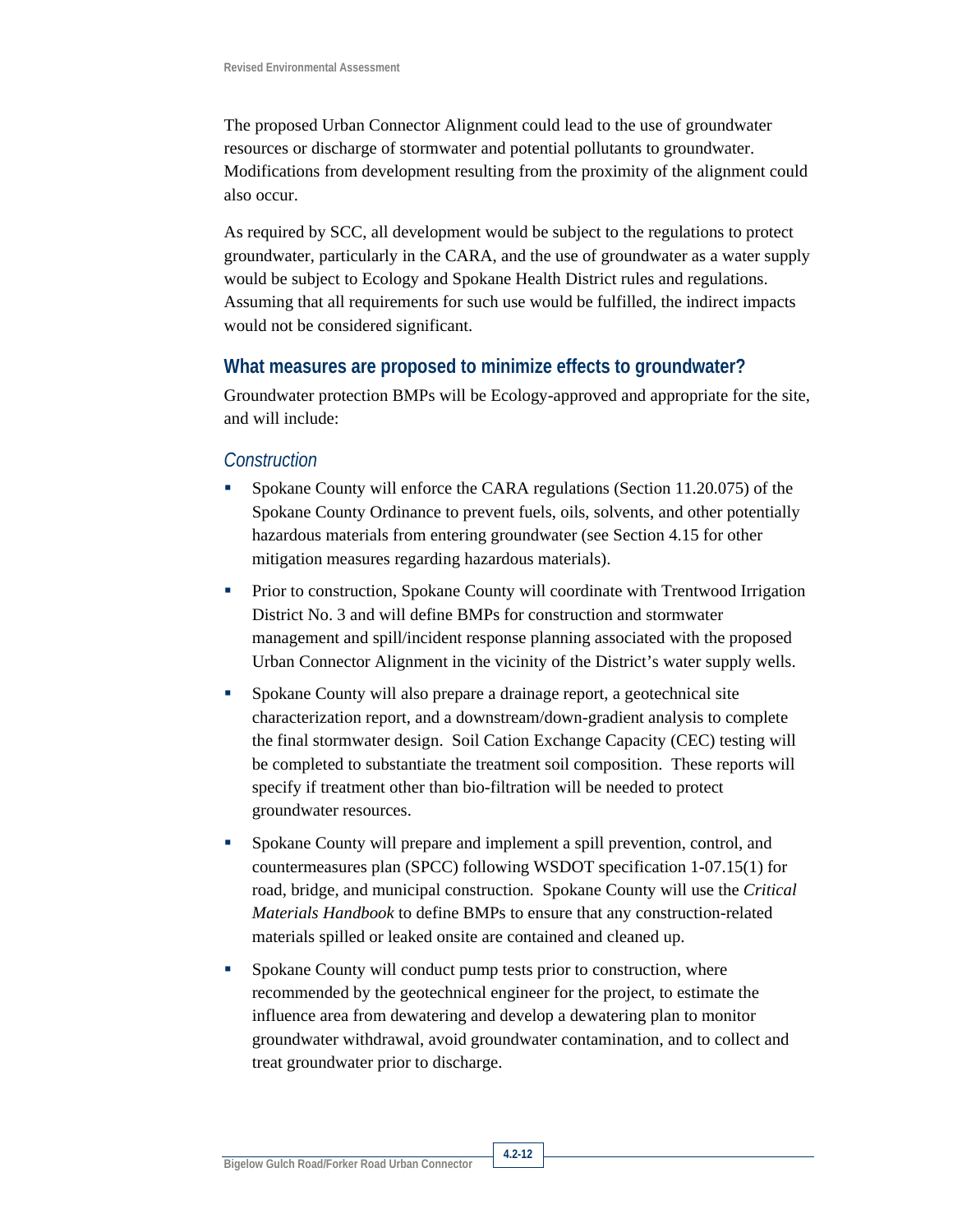The proposed action would require a National Pollution Discharge Elimination System (NPDES) general permit and SWPPP, and a TESC plan that will incorporate BMPs previously identified. Figure 4.1-2, sheets 1 and 2, show the proposed construction stormwater controls. Groundwater protection BMPs will include:

- delineating clearing limits to protect sensitive natural resource areas;
- establishing stabilized construction access points;
- protecting slopes using a combination of grading, seeding, and mulching;
- **i** installing silt fences;
- isolating and controlling stormwater runoff from material storage areas, construction areas, and fueling areas; and
- **•** protecting existing storm drain inlets.

### *Water Wells*

As previously mentioned, construction (cuts and blasting) of the proposed action could potentially affect water quality and quantity in private water wells adjacent to the roadway. To address and mitigate for this potential impact, Spokane County will:

- identify and locate in the field, any well and/or spring located within 1,000 feet of the roadway alignment;
- evaluate the water supply source hydrogeology to estimate source vulnerability where recommended by the geotechnical engineer for the project or as requested by applicable property owners;
- establish pre-construction baseline groundwater quality and quantity at the subject water wells, including capacity testing and flow measurements of spring sources provided that owner consent can be obtained;
- conduct post-construction, groundwater quality and quantity measurements of the wells and springs and compare with baseline testing results; and
- provide an alternate source of water (e.g., new well or extension of water supply from nearest irrigation district) for wells impacted by the project.

### *Operations*

Significant adverse impacts on groundwater resources will be avoided through compliance with the adopted Spokane Regional Stormwater Manual at the time of project design. The proposed action will also meet the level of stormwater management established by the WSDOT *Highway Runoff Manual* (WSDOT 2006b) and *Stormwater Management Manual for Eastern Washington* (Ecology 2004).

The current Spokane County guidelines state: